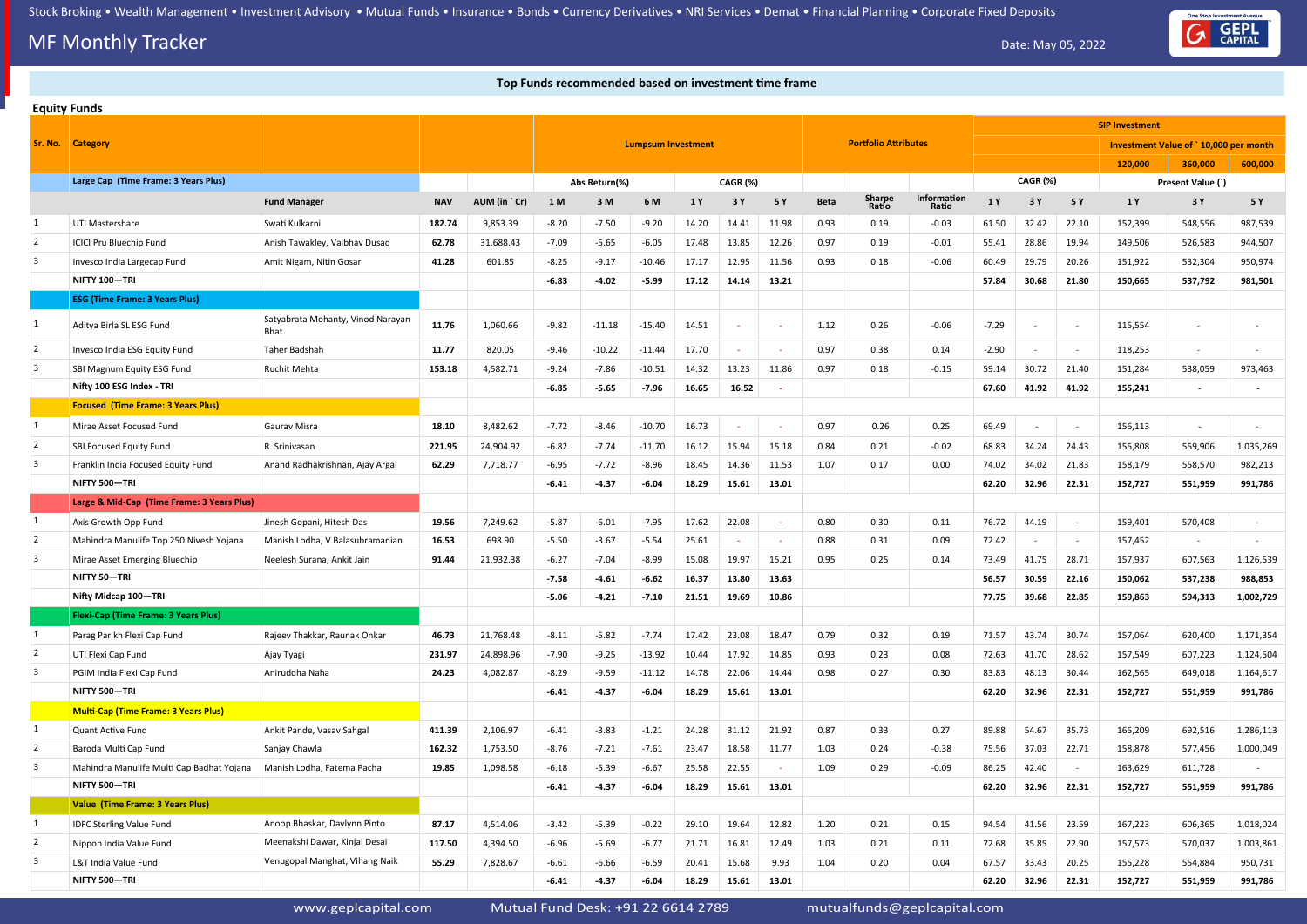## **MF Monthly Tracker** Date: May 05, 2022

### **Top Funds recommended based on investment time frame**

www.geplcapital.com Mutual Fund Desk: +91 22 6614 2789 mutualfunds@geplcapital.com



|                | <b>Equity Funds</b>                                         |                                      |            |              |          |               |                           |         |          |       |             |                             |                      |        |          |        |                       |                                       |           |
|----------------|-------------------------------------------------------------|--------------------------------------|------------|--------------|----------|---------------|---------------------------|---------|----------|-------|-------------|-----------------------------|----------------------|--------|----------|--------|-----------------------|---------------------------------------|-----------|
|                |                                                             |                                      |            |              |          |               |                           |         |          |       |             |                             |                      |        |          |        | <b>SIP Investment</b> |                                       |           |
| Sr. No.        | <b>Category</b>                                             |                                      |            |              |          |               | <b>Lumpsum Investment</b> |         |          |       |             | <b>Portfolio Attributes</b> |                      |        |          |        |                       | Investment Value of `10,000 per month |           |
|                |                                                             |                                      |            |              |          |               |                           |         |          |       |             |                             |                      |        |          |        | 120,000               | 360,000                               | 600,000   |
|                | Mid - Cap (Time Frame: 3 Years Plus)                        |                                      |            |              |          | Abs Return(%) |                           |         | CAGR (%) |       |             |                             |                      |        | CAGR (%) |        |                       | Present Value (`)                     |           |
|                |                                                             | <b>Fund Manager</b>                  | <b>NAV</b> | AUM (in `Cr) | 1 M      | 3 M           | 6 M                       | 1Y      | 3 Y      | 5 Y   | <b>Beta</b> | Sharpe<br>Ratio             | Information<br>Ratio | 1 Y    | 3 Y      | 5 Y    | 1 Y                   | 3 Y                                   | 5 Y       |
| 1              | Mirae Asset Midcap Fund                                     | Ankit Jain                           | 20.05      | 7,475.22     | $-4.26$  | $-4.40$       | $-6.35$                   | 20.85   |          |       | 0.92        | 0.34                        | 0.04                 | 85.33  | $\sim$   | $\sim$ | 163,226               | $\sim$                                |           |
| $\overline{2}$ | Nippon India Growth Fund                                    | Manish Gunwani, Dhrumil Shah         | 1,984.13   | 12,015.01    | $-3.36$  | $-4.08$       | $-6.07$                   | 25.75   | 21.48    | 14.31 | 0.92        | 0.25                        | 0.00                 | 83.70  | 42.48    | 26.39  | 162,506               | 612,246                               | 1,076,467 |
| 3              | PGIM India Midcap Opp Fund                                  | Aniruddha Naha, Vivek Sharma         | 40.33      | 4,887.32     | $-6.62$  | $-8.80$       | $-8.17$                   | 23.64   | 31.23    | 16.28 | 0.92        | 0.34                        | 0.32                 | 104.99 | 60.85    | 35.09  | 171,639               | 734,389                               | 1,270,993 |
|                | Nifty Midcap 100-TRI                                        |                                      |            |              | $-5.06$  | $-4.21$       | $-7.10$                   | 21.51   | 19.69    | 10.86 |             |                             |                      | 77.75  | 39.68    | 22.85  | 159,863               | 594,313                               | 1,002,729 |
|                | <b>Small- Cap (Time Frame: 3 Years Plus)</b>                |                                      |            |              |          |               |                           |         |          |       |             |                             |                      |        |          |        |                       |                                       |           |
| 1              | Kotak Small Cap Fund                                        | Pankaj Tibrewal                      | 161.05     | 7,235.82     | $-2.95$  | $-3.62$       | $-2.71$                   | 29.63   | 31.97    | 17.19 | 0.86        | 0.32                        | 0.24                 | 111.59 | 58.69    | 33.59  | 174,373               | 719,685                               | 1,236,043 |
| $\overline{2}$ | Nippon India Small Cap Fund                                 | Samir Rachh, Kinjal Desai            | 83.83      | 19,213.95    | $-4.23$  | $-4.40$       | 1.68                      | 33.44   | 28.36    | 17.32 | 0.91        | 0.29                        | 0.25                 | 110.30 | 52.79    | 31.18  | 173,843               | 679,903                               | 1,181,230 |
| 3              | Quant Small Cap Fund                                        | Ankit Pande, Vasav Sahgal            | 127.81     | 1,664.21     | $-7.43$  | $-8.71$       | $-4.73$                   | 32.39   | 38.56    | 21.11 | 0.99        | 0.33                        | 0.28                 | 135.58 | 77.95    | 41.95  | 183,966               | 854,557                               | 1,438,307 |
|                | NIFTY Smallcap 250 - TRI                                    |                                      |            |              | $-5.95$  | $-7.94$       | $-4.87$                   | 26.63   | 21.25    | 9.76  |             |                             |                      | 94.91  | 45.91    | 23.60  | 167,379               | 634,494                               | 1,018,135 |
|                | ELSS - Tax Savings (Time Frame: 3 Years Plus)               |                                      |            |              |          |               |                           |         |          |       |             |                             |                      |        |          |        |                       |                                       |           |
| $\mathbf{1}$   | DSP Tax Saver Fund                                          | Rohit Singhania                      | 77.45      | 9,872.41     | $-6.03$  | $-6.08$       | $-6.99$                   | 16.80   | 17.06    | 12.73 | 0.97        | 0.22                        | 0.10                 | 74.82  | 37.44    | 24.47  | 158,542               | 580,032                               | 1,036,070 |
| $\overline{2}$ | Mirae Asset Tax Saver Fund                                  | Neelesh Surana                       | 29.50      | 11,790.17    | $-6.43$  | $-6.09$       | $-7.67$                   | 15.75   | 18.73    | 15.83 | 1.00        | 0.23                        | 0.27                 | 67.58  | 38.90    | 27.53  | 155,233               | 589,298                               | 1,100,891 |
| 3              | Quant Tax Plan                                              | Ankit Pande                          | 221.84     | 1,166.17     | $-5.58$  | $-3.32$       | 0.00                      | 28.29   | 33.53    | 21.92 | 1.01        | 0.35                        | 0.38                 | 94.30  | 58.31    | 36.58  | 167,117               | 717,081                               | 1,306,357 |
|                | NIFTY 500-TRI                                               |                                      |            |              | $-6.41$  | $-4.37$       | $-6.04$                   | 18.29   | 15.61    | 13.01 |             |                             |                      | 62.20  | 32.96    | 22.31  | 152,727               | 551,959                               | 991,786   |
|                | <b>Index Funds (Time Frame: 3 Years Plus)</b>               |                                      |            |              |          |               |                           |         |          |       |             |                             |                      |        |          |        |                       |                                       |           |
| 1              | UTI Nifty Index Fund                                        | Sharwan Kumar Goyal                  | 111.15     | 6,881.56     | $-7.61$  | $-4.69$       | $-6.32$                   | 15.96   | 13.38    | 13.25 | 1.00        | 0.18                        | (0.27)               | 56.03  | 30.08    | 21.68  | 149,803               | 534,087                               | 979,117   |
| $\overline{2}$ | Nippon India Nifty Midcap 150 Index<br>Fund-Reg(G)          | Mehul Dama                           | 12.40      | 354.80       | $-4.68$  | $-4.91$       | $-6.56$                   | 18.84   | $\sim$   |       | 0.99        | 0.35                        | (0.94)               | 5.51   | $\sim$   | $\sim$ | 123,254               |                                       |           |
| 3              | Nippon India Nifty Smallcap 250 Index                       | Mehul Dama                           | 18.02      | 291.29       | $-6.02$  | $-8.49$       | $-4.50$                   | 24.38   |          |       | 0.99        | 0.63                        | (1.03)               | 88.22  |          | $\sim$ | 130,020               |                                       |           |
|                | <b>Financial Services (Time Frame: 3 Years Plus)</b>        |                                      |            |              |          |               |                           |         |          |       |             |                             |                      |        |          |        |                       |                                       |           |
| 1              | ICICI Pru Banking & Fin Serv Fund                           | Roshan Chutkey, Priyanka Khandelwal  | 78.69      | 4,757.17     | $-8.14$  | $-8.39$       | $-11.47$                  | 10.35   | 6.20     | 7.16  | 1.02        | 0.10                        | $-0.07$              | 63.90  | 25.92    | 17.03  | 153,522               | 508,698                               | 888,380   |
| $\overline{2}$ | Nippon India Banking & Financial Ser-<br>vices Fund         | Vinay Sharma, Bhavik Dave            | 343.37     | 3,294.55     | $-7.91$  | $-6.95$       | $-8.30$                   | 18.43   | 6.87     | 7.25  | 1.08        | 0.11                        | $-0.02$              | 74.15  | 26.10    | 16.00  | 158,239               | 509,744                               | 868,975   |
| 3              | SBI Banking & Financial Services Fund                       | <b>Milind Agrawal</b>                | 23.19      | 3,176.84     | $-7.67$  | $-7.57$       | $-11.97$                  | 5.46    | 8.32     | 11.53 | 0.96        | 0.12                        | $-0.05$              | 47.17  | 25.67    | 20.12  | 145,497               | 507,140                               | 948,166   |
|                | <b>NIFTY BANK-TRI</b>                                       |                                      |            |              | $-8.72$  | $-9.09$       | $-10.89$                  | 9.67    | 5.87     | 9.59  |             |                             |                      | 47.79  | 21.85    | 16.40  | 145,804               | 484,204                               | 876,548   |
|                | <b>Healthcare (Time Frame: 3 Years Plus)</b>                |                                      |            |              |          |               |                           |         |          |       |             |                             |                      |        |          |        |                       |                                       |           |
| 1              | Mirae Asset Healthcare Fund                                 | Vrijesh Kasera,                      | 21.41      | 1,817.47     | $-5.22$  | $-6.03$       | $-6.65$                   | 5.14    | 26.24    |       | 0.91        | 0.31                        | 0.43                 | 54.94  | 51.42    | $\sim$ | 149,279               | 670,751                               |           |
| $\overline{2}$ | ICICI Pru Pharma Healthcare & Diagnos-<br>tics (P.H.D) Fund | Dharmesh Kakkad, Priyanka Khandelwal | 18.97      | 2,500.42     | $-4.72$  | $-5.06$       | $-7.06$                   | 1.50    | 23.09    |       | 0.92        | 0.27                        | 0.22                 | 47.46  | 47.11    | $\sim$ | 145,643               | 642,365                               |           |
| 3              | Nippon India Pharma Fund                                    | Sailesh Raj Bhan, Kinjal Desai       | 278.03     | 4,931.89     | $-5.66$  | $-4.51$       | $-7.58$                   | 1.93    | 22.54    | 16.60 | 0.94        | 0.26                        | 0.19                 | 50.91  | 46.12    | 31.57  | 147,331               | 635,849                               | 1,190,126 |
|                | <b>NIFTY PHARMA-TRI</b>                                     |                                      |            |              | $-4.93$  | $-3.26$       | $-5.76$                   | $-0.29$ | 13.31    | 6.35  |             |                             |                      | 29.31  | 31.25    | 18.14  | 136,412               | 541,337                               | 909,513   |
|                | <b>Technology (Time Frame: 3 Years Plus)</b>                |                                      |            |              |          |               |                           |         |          |       |             |                             |                      |        |          |        |                       |                                       |           |
| 1              | Aditya Birla SL Digital India Fund                          | Kunal Sangoi                         | 121.34     | 3,398.30     | $-12.98$ | $-10.76$      | $-10.83$                  | 22.83   | 31.50    | 28.34 | 0.99        | 0.37                        | 0.24                 | 112.66 | 66.05    | 47.18  | 174,813               | 770,332                               | 1,574,253 |
| $\overline{2}$ | <b>ICICI Pru Technology Fund</b>                            | Vaibhav Dusad, Priyanka Khandelwal   | 140.42     | 8,742.31     | $-14.00$ | $-11.19$      | $-12.76$                  | 27.65   | 33.81    | 28.92 | 1.09        | 0.36                        | 0.27                 | 128.19 | 72.71    | 50.35  | 181,066               | 817,129                               | 1,660,173 |
| 3              | Tata Digital India Fund-Reg                                 | Meeta Shetty, Venkat Samala          | 33.26      | 5,893.77     | $-13.81$ | $-10.62$      | $-11.78$                  | 26.35   | 29.98    | 29.48 | 0.92        | 0.35                        | 0.11                 | 122.51 | 64.71    | 47.49  | 178,805               | 761,010                               | 1,582,463 |
|                | NIFTY IT - TRI                                              |                                      |            |              | $-15.32$ | $-12.02$      | $-12.53$                  | 23.03   | 26.67    | 27.46 |             |                             |                      | 108.25 | 61.76    | 46.17  | 172,997               | 740,648                               | 1,547,484 |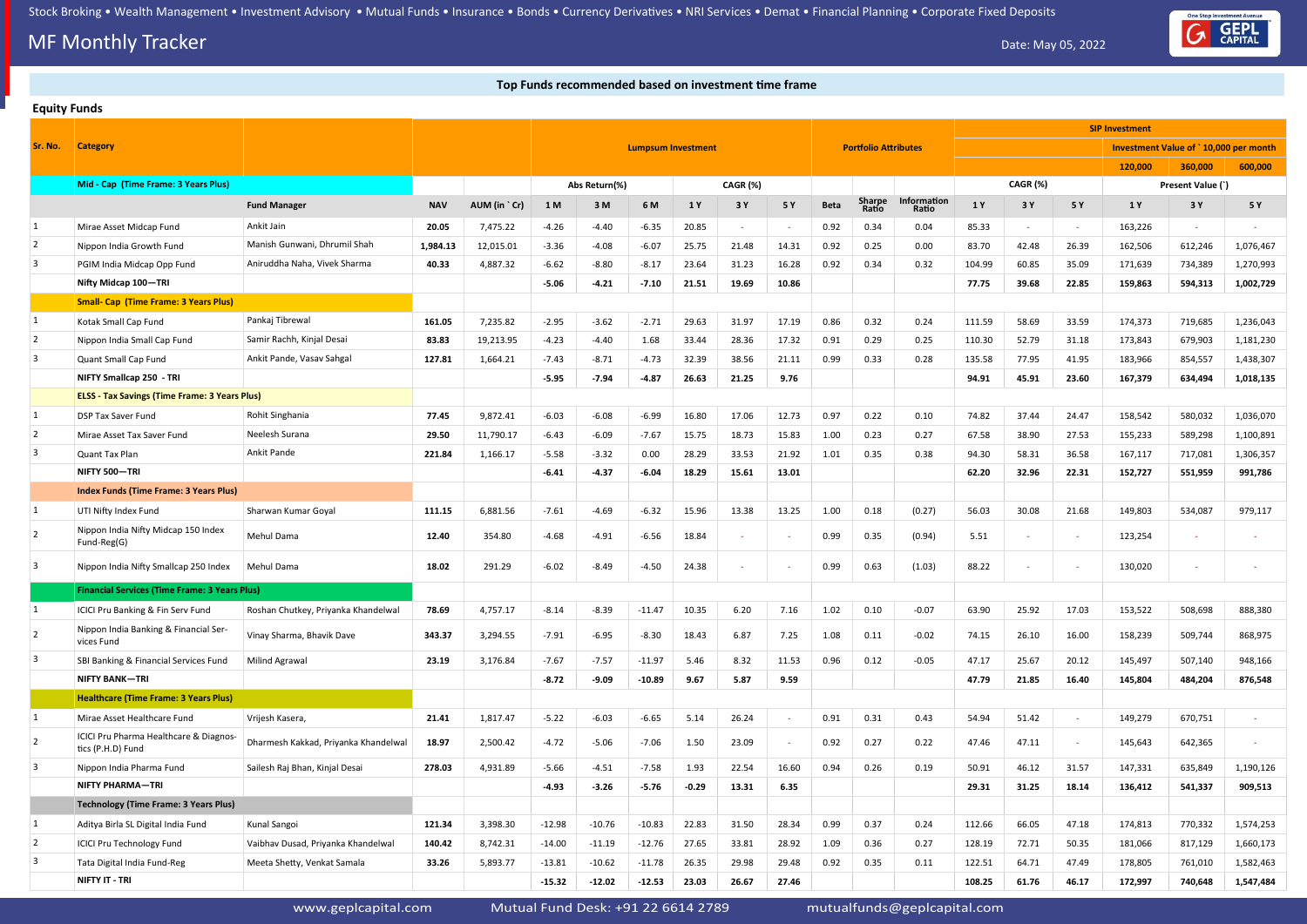# **MF Monthly Tracker** Date: May 05, 2022



|                | Top Funds recommended based on investment time frame |                                                  |            |              |          |               |          |                           |          |        |             |                             |                                                                         |       |          |        |                       |                                       |           |
|----------------|------------------------------------------------------|--------------------------------------------------|------------|--------------|----------|---------------|----------|---------------------------|----------|--------|-------------|-----------------------------|-------------------------------------------------------------------------|-------|----------|--------|-----------------------|---------------------------------------|-----------|
|                | <b>Equity Funds</b>                                  |                                                  |            |              |          |               |          |                           |          |        |             |                             |                                                                         |       |          |        |                       |                                       |           |
|                |                                                      |                                                  |            |              |          |               |          |                           |          |        |             |                             |                                                                         |       |          |        | <b>SIP Investment</b> |                                       |           |
| Sr. No.        | <b>Category</b>                                      |                                                  |            |              |          |               |          | <b>Lumpsum Investment</b> |          |        |             | <b>Portfolio Attributes</b> |                                                                         |       |          |        |                       | Investment Value of `10,000 per month |           |
|                |                                                      |                                                  |            |              |          |               |          |                           |          |        |             |                             |                                                                         |       |          |        | 120,000               | 360,000                               | 600,000   |
|                | <b>FMCG (Time Frame: 3 Years Plus)</b>               |                                                  |            |              |          | Abs Return(%) |          |                           | CAGR (%) |        |             | <b>Portfolio Attributes</b> |                                                                         |       | CAGR (%) |        |                       | Present Value (`)                     |           |
|                |                                                      | <b>Fund Manager</b>                              | <b>NAV</b> | AUM (in `Cr) | 1 M      | 3M            | 6 M      | 1 Y                       | 3 Y      | 5 Y    | <b>Beta</b> | <b>Sharpe</b><br>Ratio      | Information<br>Ratio                                                    | 1 Y   | 3 Y      | 5 Y    | 1 Y                   | 3 Y                                   | 5 Y       |
| 1              | Mirae Asset Great Consumer Fund                      | Ankit Jain, Siddhant Chhabria                    | 52.82      | 1,656.42     | $-3.37$  | $-3.94$       | $-6.05$  | 17.87                     | 15.76    | 14.32  | 1.04        | 0.19                        | 0.10                                                                    | 61.34 | 30.71    | 22.45  | 152,326               | 537,981                               | 994,777   |
| $\overline{2}$ | Nippon India Consumption Fund                        | Amar Kalkundrikar                                | 110.76     | 195.30       | $-3.55$  | $-2.33$       | $-4.27$  | 24.53                     | 20.15    | 10.71  | 1.04        | 0.24                        | 0.27                                                                    | 72.65 | 37.39    | 22.91  | 157,556               | 579,715                               | 1,004,055 |
| $\overline{4}$ | <b>BNP Paribas India Consumption</b><br>Fund         | Karthikraj Lakshmanan, Chockalingam<br>Narayanan | 18.65      | 876.98       | $-4.34$  | $-4.41$       | $-7.43$  | 15.83                     | 18.02    | $\sim$ | 0.91        | 0.24                        | 0.17                                                                    | 57.03 | 33.99    | $\sim$ | 150,279               | 536,381                               |           |
|                | <b>NIFTY CONSUMPTION - TRI</b>                       |                                                  |            |              | $-1.64$  | $-1.74$       | $-3.86$  | 19.08                     | 14.35    | 12.02  |             |                             |                                                                         | 49.61 | 25.76    | 18.26  | 146,699               | 507,702                               | 911,828   |
|                | <b>Infrastructure(Time Frame: 3 Years Plus)</b>      |                                                  |            |              |          |               |          |                           |          |        |             |                             |                                                                         |       |          |        |                       |                                       |           |
| 1              | Kotak Infra & Eco Reform Fund                        | Harish krishnan                                  | 32.17      | 530.61       | $-1.79$  | $-2.07$       | $-2.14$  | 31.38                     | 17.44    | 9.30   | 1.02        | 0.19                        | 0.00                                                                    | 94.88 | 36.09    | 19.97  | 167,368               | 571,530                               | 945,104   |
| 2              | Invesco India Infrastructure Fund                    | Amit Nigam, Neelesh Dhamnaskar                   | 29.91      | 415.50       | $-4.26$  | $-6.21$       | $-5.59$  | 29.42                     | 21.37    | 13.42  | 0.95        | 0.24                        | 0.15                                                                    | 85.60 | 39.19    | 24.28  | 163,345               | 591,156                               | 1,032,213 |
| 3              | <b>ICICI Pru Infrastructure Fund</b>                 | Ihab Dalwai                                      | 84.67      | 1,822.00     | $-2.05$  | 0.63          | 2.20     | 36.13                     | 18.42    | 11.44  | 1.13        | 0.19                        | 0.10                                                                    | 90.92 | 34.68    | 19.69  | 165,663               | 562,666                               | 939,575   |
|                | <b>NIFTY INFRA - TRI</b>                             |                                                  |            |              | $-2.67$  | $-0.06$       | $-2.36$  | 25.95                     | 18.81    | 11.05  |             |                             |                                                                         | 60.24 | 31.00    | 19.04  | 151,806               | 539,744                               | 926,898   |
|                | <b>Global Funds (Time Frame: 5 Years Plus)</b>       |                                                  |            |              |          |               |          |                           |          |        |             |                             |                                                                         |       |          |        |                       |                                       |           |
| $\mathbf{1}$   | ICICI Pru US Bluechip Equity Fund                    | Rohan Maru, Priyanka Khandelwal                  | 42.59      | 2,104.47     | $-7.71$  | $-8.23$       | $-8.39$  | $-2.01$                   | 15.36    | 15.67  | 0.78        | 0.21                        | 0.04                                                                    | 33.77 | 27.69    | 24.01  | 138,736               | 519,265                               | 1,026,649 |
| 2              | Motilal Oswal Nasdaq 100 ETF                         | Swapnil P Mayekar, Abhiroop Mukher-<br>jee       | 21.28      | 4,246.68     | $-9.43$  | $-7.17$       | $-14.23$ | $-0.97$                   | 22.94    | $\sim$ | 0.86        | 0.29                        | 0.06                                                                    | 40.73 | $\sim$   | $\sim$ | 142,287               | $\sim$                                |           |
| $\overline{3}$ | PGIM India Global Equity Opp<br>Fund                 | Ravi Adukia                                      | 28.21      | 1,536.59     | $-13.76$ | $-11.21$      | $-31.01$ | $-19.79$                  | 14.99    | 15.80  | 0.60        | 0.19                        | 0.04                                                                    | 31.06 | 42.91    | 34.17  | 137,327               | 615,004                               | 1,249,496 |
|                | Returns Updated as on 04th May, 2022                 |                                                  |            |              |          |               |          |                           |          |        |             |                             | Note: Ratios mentioned above are calculated for last 3 year time period |       |          |        |                       |                                       |           |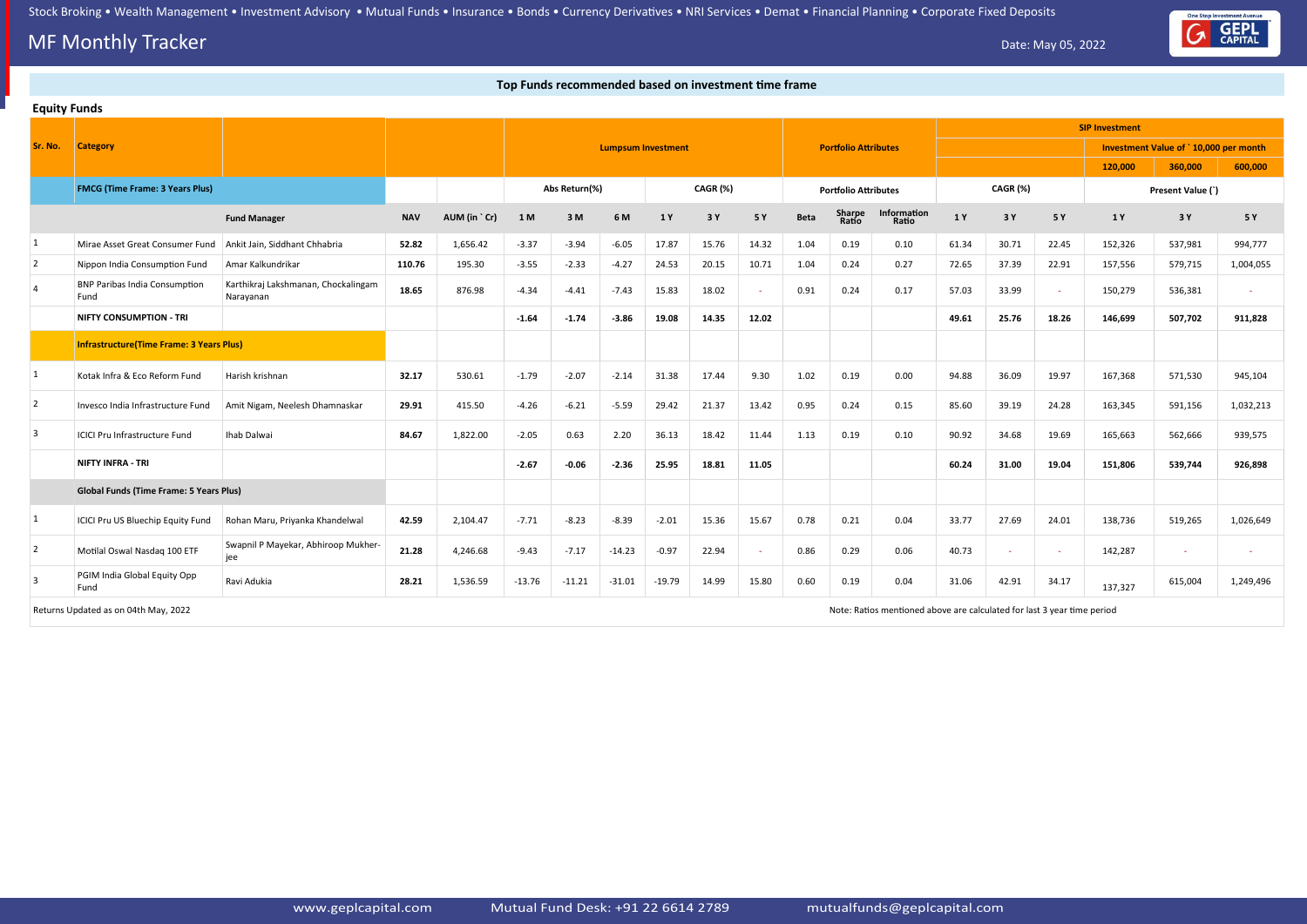# **MF Monthly Tracker** Date: May 05, 2022

### **Top Funds recommended based on investment time frame**

### **Hybrid Funds**

|                         |                                                            |                                  |            |              |                           |               |         |       |          |       |             |                             |                             |       |          |        | <b>SIP Investment</b> |                                       |           |
|-------------------------|------------------------------------------------------------|----------------------------------|------------|--------------|---------------------------|---------------|---------|-------|----------|-------|-------------|-----------------------------|-----------------------------|-------|----------|--------|-----------------------|---------------------------------------|-----------|
| Sr. No.                 | <b>Category</b>                                            |                                  |            |              | <b>Lumpsum Investment</b> |               |         |       |          |       |             | <b>Portfolio Attributes</b> |                             |       |          |        |                       | Investment Value of `10,000 per month |           |
|                         |                                                            |                                  |            |              |                           |               |         |       |          |       |             |                             |                             |       |          |        | 120,000               | 360,000                               | 600,000   |
|                         | <b>Aggressive Hybrid (Time Frame: 2 Years Plus)</b>        |                                  |            |              |                           | Abs Return(%) |         |       | CAGR (%) |       |             |                             |                             |       | CAGR (%) |        |                       | Present Value (`)                     |           |
|                         |                                                            | <b>Fund Manager</b>              | <b>NAV</b> | AUM (in `Cr) | 1 M                       | 3 M           | 6 M     | 1 Y   | 3 Y      | 5 Y   | <b>Beta</b> | Sharpe<br>Ratio             | <b>Information</b><br>Ratio | 1 Y   | 3 Y      | 5 Y    | 1 Y                   | 3 Y                                   | 5 Y       |
| 1                       | ICICI Pru Equity & Debt Fund                               | Sankaran Naren, Mittul Kalawadia | 222.97     | 19,273.66    | $-3.38$                   | $-1.29$       | 1.00    | 28.95 | 18.35    | 14.02 | 1.20        | 0.24                        | 0.17                        | 63.42 | 29.80    | 19.90  | 153,298               | 532,359                               | 943,761   |
| 2                       | DSP Equity & Bond Fund                                     | Atul Bhole, Abhishek Ghosh       | 218.40     | 7,466.09     | $-5.98$                   | $-7.30$       | $-9.27$ | 7.48  | 13.08    | 9.77  | 1.11        | 0.20                        | 0.03                        | 51.14 | 29.01    | 19.92  | 147,441               | 527,492                               | 944,094   |
| 3                       | BOI AXA Mid & Small Cap Equity & Debt<br>Fund              | Alok Singh, Ajay Khandelwal      | 22.24      | 366.93       | $-5.44$                   | $-6.91$       | $-2.80$ | 23.35 | 20.81    | 13.60 | 0.68        | 0.27                        | $-0.07$                     | 83.36 | 41.93    | 24.96  | 162,358               | 608,738                               | 1,046,372 |
|                         | CRISIL Hybrid 35+65 - Aggressive Index                     |                                  |            |              | $-4.93$                   | $-2.60$       | $-3.85$ | 11.85 | 13.44    | 11.69 |             |                             |                             | 38.82 | 24.57    | 18.27  | 141,324               | 500,506                               | 912,735   |
|                         | <b>Dynamic Asset Allocation (Time Frame: 2 Years Plus)</b> |                                  |            |              |                           |               |         |       |          |       |             |                             |                             |       |          |        |                       |                                       |           |
| 1                       | Edelweiss Balanced Advantage Fund                          | Bhavesh Jain, Bharat Lahoti      | 34.77      | 7,842.70     | $-4.21$                   | $-3.47$       | $-3.84$ | 10.42 | 13.92    | 11.00 | 0.48        | 0.28                        | $-0.08$                     | 37.14 | 24.84    | 18.18  | 140,465               | 502,158                               | 910,432   |
| $\sqrt{2}$              | Kotak Balanced Advantage Fund                              | Harish krishnan, Hiten Shah      | 14.09      | 13,493.17    | $-3.47$                   | $-2.30$       | $-2.69$ | 7.13  | 10.43    |       | 0.58        | 0.17                        | $-0.17$                     | 23.98 | 18.24    | $\sim$ | 133,577               | 462,860                               |           |
| 3                       | Nippon India Balanced Advantage Fund                       | Manish Gunwani, Sushil Budhia    | 118.55     | 5,915.77     | $-3.18$                   | $-2.45$       | $-3.27$ | 8.60  | 9.18     | 8.06  | 0.54        | 0.15                        | $-0.20$                     | 31.16 | 18.55    | 13.81  | 137,378               | 464,690                               | 828,670   |
|                         | NIFTY 50-TRI                                               |                                  |            |              | $-7.58$                   | $-4.61$       | $-6.62$ | 16.37 | 13.80    | 13.63 |             |                             |                             | 56.57 | 30.59    | 22.16  | 150,062               | 537,238                               | 988,853   |
|                         | <b>Crisil Short Term Bond Fund Index</b>                   |                                  |            |              | $-1.10$                   | 0.04          | 0.66    | 3.08  | 7.09     | 6.96  |             |                             |                             | 6.86  | 8.53     | 8.42   | 124,037               | 407,056                               | 734,307   |
|                         | <b>Multi Asset Allocation (Time Frame: 3 Year Plus)</b>    |                                  |            |              |                           |               |         |       |          |       |             |                             |                             |       |          |        |                       |                                       |           |
| 1                       | ICICI Pru Multi-Asset Fund                                 | Sankaran Naren, Ihab Dalwai      | 433.89     | 13,115.35    | $-2.16$                   | 0.75          | 3.55    | 28.04 | 17.63    | 13.36 | 0.15        | 0.23                        | 0.06                        | 51.42 | 25.95    | 17.78  | 147,580               | 508,862                               | 902,759   |
| 2                       | Quant Multi Asset Fund                                     | Sanjeev Sharma, Ankit Pande      | 79.85      | 252.01       | $-4.24$                   | $-2.74$       | 4.41    | 27.90 | 29.39    | 18.80 | 0.70        | 0.35                        | 0.22                        | 71.21 | 44.00    | 28.68  | 156,900               | 622,092                               | 1,125,906 |
| 3                       | Axis Triple Advantage Fund                                 | R. Sivakumar, Ashish Naik        | 28.69      | 1,745.16     | $-6.82$                   | $-6.54$       | $-7.69$ | 10.70 | 14.27    | 10.99 | 0.69        | 0.23                        | $-0.05$                     | 44.66 | 27.14    | 19.20  | 144,257               | 516,076                               | 930,047   |
|                         | NIFTY 50 - TRI                                             |                                  |            |              | $-7.58$                   | $-4.61$       | $-6.62$ | 16.37 | 13.80    | 13.63 |             |                             |                             | 56.57 | 30.59    | 22.16  | 150,062               | 537,238                               | 988,853   |
|                         | <b>Crisil Short Term Bond Fund Index</b>                   |                                  |            |              | $-1.10$                   | 0.04          | 0.66    | 3.08  | 7.09     | 6.96  |             |                             |                             | 6.86  | 8.53     | 8.42   | 124,037               | 407,056                               | 734,307   |
|                         | Fund of Funds (Domestic) (Time Frame: 3 Year Plus)         |                                  |            |              |                           |               |         |       |          |       |             |                             |                             |       |          |        |                       |                                       |           |
| 1                       | Kotak Asset Allocator Fund                                 | Devender Singhal, Arjun Khanna   | 134.81     | 606.28       | $-1.17$                   | $-1.01$       | $-0.36$ | 16.88 | 18.63    | 13.09 | 0.55        | 0.33                        | 0.03                        | 42.15 | 29.26    | 20.97  | 143,004               | 529,040                               | 965,043   |
| 2                       | ICICI Pru Asset Allocator Fund(FOF)                        | Sankaran Naren, Dharmesh Kakkad  | 78.73      | 15,552.16    | $-1.11$                   | 0.61          | 0.36    | 11.44 | 12.62    | 11.38 | 0.57        | 0.22                        | $-0.12$                     | 29.24 | 19.86    | 15.67  | 136,372               | 472,388                               | 862,876   |
|                         | Mirae Asset Equity Allocator FoF                           | <b>Bharti Sawant</b>             | 15.21      | 259.68       | $-6.37$                   | -4.59         | $-6.18$ | 16.44 |          |       | 0.99        | 0.53                        | $-0.30$                     | 58.71 |          |        | 135,715               |                                       |           |
|                         | NIFTY 50 - TRI                                             |                                  |            |              | $-7.58$                   | $-4.61$       | $-6.62$ | 16.37 | 13.80    | 13.63 |             |                             |                             | 56.57 | 30.59    | 22.16  | 150,062               | 537,238                               | 988,853   |
|                         | <b>Crisil Short Term Bond Fund Index</b>                   |                                  |            |              | $-1.10$                   | 0.04          | 0.66    | 3.08  | 7.09     | 6.96  |             |                             |                             | 6.86  | 8.53     | 8.42   | 124,037               | 407,056                               | 734,307   |
|                         | <b>Equity Savings (Time Frame: At least 1 Year)</b>        |                                  |            |              |                           |               |         |       |          |       |             |                             |                             |       |          |        |                       |                                       |           |
| 1                       | <b>HDFC Equity Savings Fund</b>                            | Gopal Agrawal, Krishan Daga      | 47.81      | 2,565.24     | $-2.30$                   | $-1.52$       | $-0.95$ | 11.70 | 9.10     | 7.63  | $-0.47$     | 0.17                        | 0.11                        | 28.61 | 16.07    | 11.74  | 136,042               | 450,170                               | 791,456   |
| 2                       | Mahindra Manulife Equity Savings Dhan<br>Sanchay Yojana    | Fatema Pacha, Manish Lodha       | 15.37      | 413.34       | $-2.63$                   | $-1.96$       | $-3.14$ | 11.25 | 11.15    |       | $-0.27$     | 0.21                        | 0.15                        | 29.16 | 18.83    | $\sim$ | 136,329               | 466,311                               |           |
| $\overline{\mathbf{3}}$ | UTI Equity Savings Fund                                    | V. Srivatsa, Sunil Patil         | 13.02      | 247.57       | $-2.84$                   | $-1.76$       | $-1.20$ | 8.77  | 8.61     |       | $-0.32$     | 0.18                        | 0.11                        | 22.42 | 14.19    | $\sim$ | 132,733               | 439,309                               |           |
|                         | NIFTY 50-TRI                                               |                                  |            |              | $-7.58$                   | $-4.61$       | $-6.62$ | 16.37 | 13.80    | 13.63 |             |                             |                             | 56.57 | 30.59    | 22.16  | 150,062               | 537,238                               | 988,853   |
|                         | <b>CRISIL Liquid Fund Index</b>                            |                                  |            |              | 0.28                      | 0.93          | 1.88    | 3.68  | 4.61     | 5.65  |             |                             |                             | 3.94  | 4.79     | 5.68   | 122,335               | 386,174                               | 688,869   |
|                         | Arbitrage (Time Frame: 3 Months Plus)                      |                                  |            |              |                           |               |         |       |          |       |             |                             |                             |       |          |        |                       |                                       |           |
| $\mathbf{1}$            | SBI Arbitrage Opportunities Fund                           | Neeraj Kumar, R. Arun            | 27.41      | 6,930.97     | 0.40                      | 0.90          | 1.84    | 4.20  | 4.27     | 4.97  | 0.64        | $-0.07$                     | 0.15                        | 4.29  | 4.21     | 4.87   | 122,539               | 382,986                               | 675,643   |
| $\sqrt{2}$              | Kotak Equity Arbitrage Fund                                | Hiten Shah                       | 30.35      | 23,825.89    | 0.40                      | 0.93          | 1.91    | 4.03  | 4.53     | 5.22  | 0.51        | 0.04                        | 0.26                        | 4.64  | 4.73     | 5.30   | 122,746               | 385,840                               | 682,466   |
| 3                       | UTI Arbitrage Fund                                         | Sharwan Kumar Goyal, Amit Sharma | 28.53      | 5,380.45     | 0.33                      | 0.76          | 1.68    | 3.77  | 4.48     | 5.13  | 0.50        | 0.02                        | 0.22                        | 4.68  | 4.76     | 5.29   | 122,766               | 385,998                               | 682,435   |
|                         | <b>CRISIL Liquid Fund Index</b>                            |                                  |            |              | 0.28                      | 0.93          | 1.88    | 3.68  | 4.61     | 5.65  |             |                             |                             | 3.94  | 4.79     | 5.68   | 122,335               | 386,174                               | 688,869   |

www.geplcapital.com Mutual Fund Desk: +91 22 6614 2789 mutualfunds@geplcapital.com

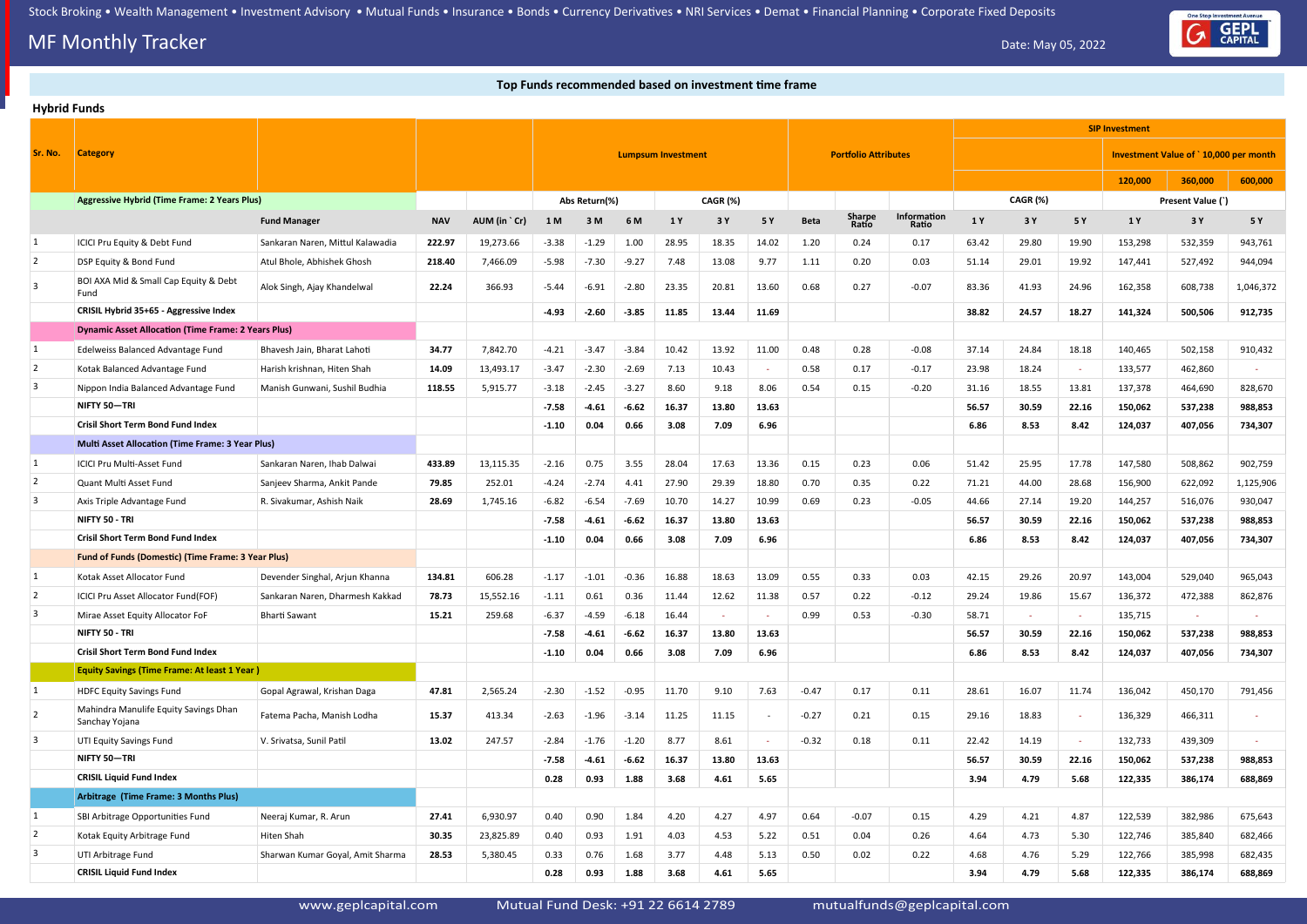# **MF Monthly Tracker** Date: May 05, 2022

## **Top Funds recommended based on investment time frame**

|                   | <b>Hybrid Funds</b>                                           |                              |            |              |          |               |          |                           |          |       |             |                             |                                                                         |         |          |       |                       |                                       |           |
|-------------------|---------------------------------------------------------------|------------------------------|------------|--------------|----------|---------------|----------|---------------------------|----------|-------|-------------|-----------------------------|-------------------------------------------------------------------------|---------|----------|-------|-----------------------|---------------------------------------|-----------|
|                   |                                                               |                              |            |              |          |               |          |                           |          |       |             |                             |                                                                         |         |          |       | <b>SIP Investment</b> |                                       |           |
| Sr. No.           | <b>Category</b>                                               |                              |            |              |          |               |          | <b>Lumpsum Investment</b> |          |       |             | <b>Portfolio Attributes</b> |                                                                         |         |          |       |                       | Investment Value of `10,000 per month |           |
|                   |                                                               |                              |            |              |          |               |          |                           |          |       |             |                             |                                                                         |         |          |       | 120,000               | 360,000                               | 600,000   |
|                   | Fund of Funds - Overseas (Time Frame: 5 Years Plus)           |                              |            |              |          | Abs Return(%) |          |                           | CAGR (%) |       |             |                             |                                                                         |         | CAGR (%) |       |                       | Present Value (`)                     |           |
|                   |                                                               | <b>Fund Manager</b>          | <b>NAV</b> | AUM (in `Cr) | 1 M      | 3M            | 6 M      | 1 Y                       | 3 Y      | 5 Y   | <b>Beta</b> | Sharpe<br>Ratio             | Information<br>Ratio                                                    | 1 Y     | 3 Y      | 5 Y   | 1 Y                   | 3 Y                                   | 5 Y       |
| 1                 | Edelweiss US Technology Equity FOF                            | Bhavesh Jain, Bharat Lahoti  | 14.39      | 1,950.45     | $-14.71$ | $-16.89$      | $-30.54$ | $-22.09$                  | $\sim$   |       | 0.75        | 0.27                        | $-0.05$                                                                 | 30.91   | ۰        |       | 137,248               | $\sim$                                |           |
| $\overline{2}$    | Aditya Birla SL Global Emerging Opp Fund                      | Vinod Narayan Bhat           | 19.27      | 291.05       | $-7.14$  | $-3.34$       | $-9.94$  | $-1.53$                   | 15.33    | 11.19 | 0.46        | 0.22                        | 0.00                                                                    | 32.72   | 27.78    | 19.07 | 138,191               | 520,008                               | 927,635   |
| $\overline{3}$    | Franklin India Feeder - Franklin U.S. Oppor-<br>tunities Fund | Sandeep Manam                | 46.87      | 3,751.59     | $-11.63$ | $-9.76$       | $-23.92$ | $-9.33$                   | 14.00    | 16.42 | 2.52        | 0.17                        | 0.14                                                                    | 42.88   | 38.20    | 32.06 | 143,370               | 584,868                               | 1,201,135 |
| 4                 | Edelweiss Gr China Equity Off-Shore Fund                      | Bhavesh Jain, Bharat Lahoti  | 37.66      | 1,703.92     | $-5.11$  | $-14.40$      | $-25.25$ | $-32.86$                  | 10.03    | 12.53 | 0.45        | 0.12                        | $-0.04$                                                                 | $-4.67$ | 29.96    | 24.97 | 117,174               | 533,346                               | 1,046,563 |
| 5                 | Kotak Global Innovation FoF                                   | Arjun Khanna                 | 7.18       | 1,382.11     | $-13.41$ | -14.46        | -28.87   |                           |          |       | 2.76        | $-0.62$                     | $-0.61$                                                                 | $\sim$  |          |       |                       |                                       |           |
|                   |                                                               |                              |            |              |          |               |          |                           |          |       |             |                             |                                                                         |         |          |       |                       |                                       |           |
| <b>Gold Funds</b> |                                                               |                              |            |              |          |               |          |                           |          |       |             |                             |                                                                         |         |          |       |                       |                                       |           |
|                   | (Time Frame: 3Years Plus)                                     |                              |            |              |          |               |          |                           |          |       |             |                             |                                                                         |         |          |       |                       |                                       |           |
|                   | Aditya Birla SL Gold Fund                                     | Lovelish Solanki             | 15.57      | 267.17       | $-0.42$  | 5.99          | 7.27     | 7.67                      | 15.53    | 10.48 | 1.45        | 0.22                        | 0.16                                                                    | $-5.52$ | 10.35    | 10.98 | 116,651               | 417,290                               | 778,203   |
| $\overline{2}$    | Nippon India Gold Savings Fund                                | Mehul Dama                   | 20.54      | 1,448.57     | $-0.57$  | 5.56          | 6.75     | 7.46                      | 16.11    | 10.74 | 1.61        | 0.22                        | 0.17                                                                    | $-6.29$ | 10.27    | 10.94 | 116,173               | 416,836                               | 777,552   |
| 3                 | ICICI Pru Regular Gold Savings Fund(FOF)                      | Manish Banthia, Nishit Patel | 16.56      | 710.33       | $-0.72$  | 5.52          | 6.80     | 7.45                      | 15.78    | 10.51 | 1.49        | 0.22                        | 0.16                                                                    | $-5.85$ | 10.24    | 11.05 | 116,446               | 416,711                               | 779,478   |
|                   | Returns Updated as on 04th May, 2022                          |                              |            |              |          |               |          |                           |          |       |             |                             | Note: Ratios mentioned above are calculated for last 3 year time period |         |          |       |                       |                                       |           |

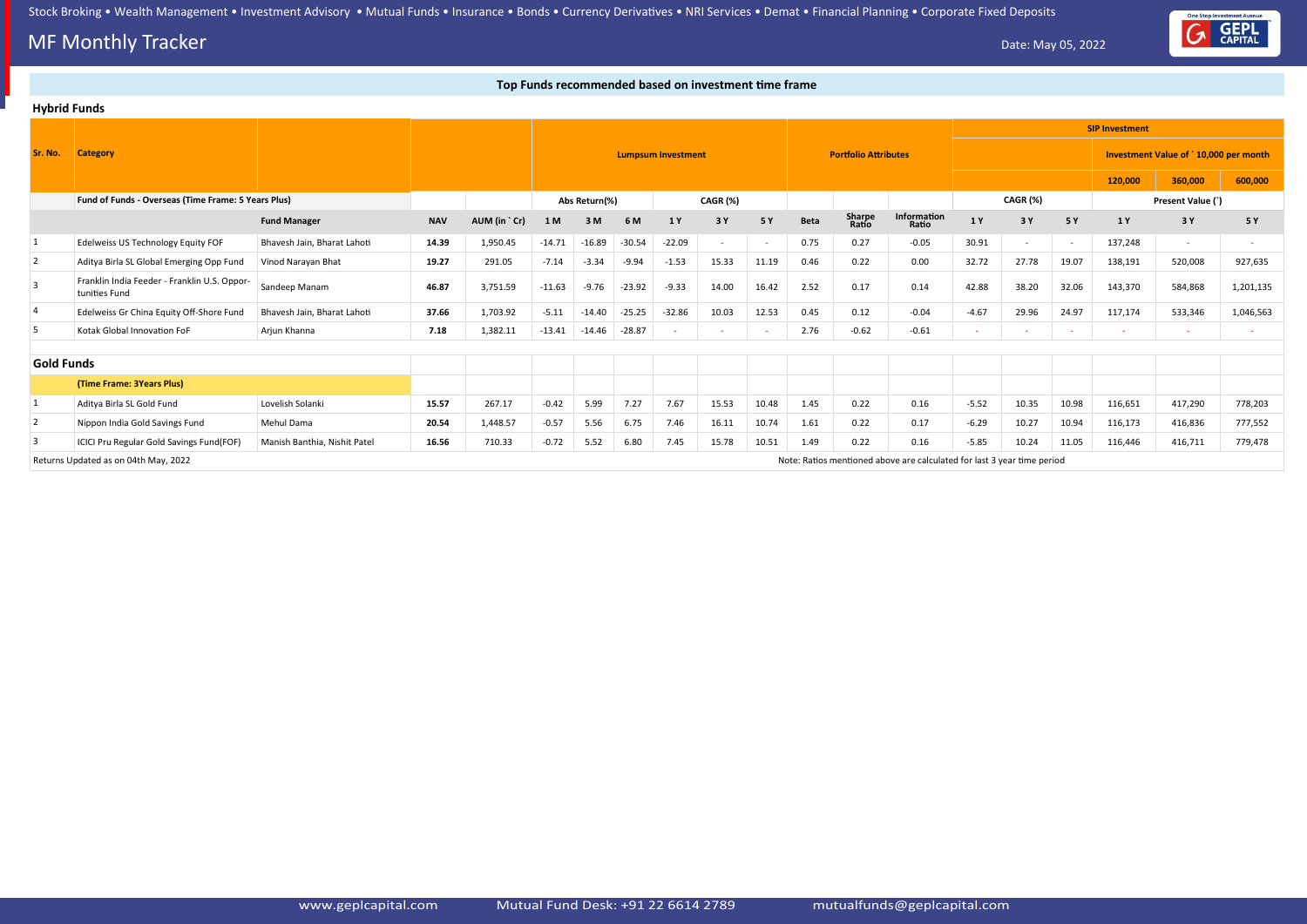# **MF Monthly Tracker** Date: May 05, 2022



|                         |                                                           |                                         |            |              |          |                      |                           |          |      |                      | Top Funds recommended based on investment time frame |      |                             |                 |                             |                             |          |                       |                                          |
|-------------------------|-----------------------------------------------------------|-----------------------------------------|------------|--------------|----------|----------------------|---------------------------|----------|------|----------------------|------------------------------------------------------|------|-----------------------------|-----------------|-----------------------------|-----------------------------|----------|-----------------------|------------------------------------------|
| <b>Debt Funds</b>       |                                                           |                                         |            |              |          |                      |                           |          |      |                      |                                                      |      |                             |                 |                             |                             |          |                       |                                          |
| Sr. No.                 | <b>Overnight (Time Frame: 1 Day)</b>                      |                                         |            |              |          |                      |                           |          |      | Annualised Return(%) |                                                      |      |                             |                 |                             | <b>Portfolio Attributes</b> |          |                       |                                          |
|                         |                                                           | <b>Fund Manager</b>                     | <b>NAV</b> | AUM (in `Cr) |          | 1 D                  | 3D                        | 1W       |      | 2 W                  | 1 M                                                  | 3M   | 6 M                         | <b>YTM</b>      | <b>Avg Maturity (Years)</b> | <b>Std Dev</b>              |          | Sharpe                | <b>Information Ratio</b>                 |
| $\mathbf{1}$            | Axis Overnight Fund                                       | Aditya Pagaria                          | 1125.52    | 9563.20      |          | 3.44                 | 3.58                      | 3.69     |      | 3.65                 | 3.52                                                 | 3.39 | 3.40                        | 3.68            | 0.01                        | 0.28                        |          | $-0.30$               | $-0.51$                                  |
| $\overline{2}$          | SBI Overnight Fund                                        | R. Arun                                 | 3436.35    | 23118.10     |          | 3.46                 | 3.55                      | 3.65     |      | 3.61                 | 3.47                                                 | 3.33 | 3.33                        | 3.79            | 0.00                        | 0.28                        |          | $-0.35$               | $-0.53$                                  |
| 3                       | UTI Overnight Fund                                        | Amandeep Singh Chopra, Amit Shar-<br>ma | 2892.95    | 7165.87      |          | 3.59                 | 3.61                      | 3.70     |      | 3.66                 | 3.51                                                 | 3.36 | 3.36                        | 3.51            | 0.00                        | 0.28                        |          | $-0.32$               | $-0.52$                                  |
|                         | <b>Crisil Liquid Fund Index</b>                           |                                         |            |              |          | $-10.52$             | $-0.56$                   | 1.79     |      | 2.70                 | 3.37                                                 | 3.81 | 3.79                        |                 |                             |                             |          |                       |                                          |
|                         |                                                           |                                         |            |              |          |                      |                           |          |      |                      |                                                      |      |                             |                 |                             |                             |          | <b>SIP Investment</b> |                                          |
| Sr. No.                 | <b>Category</b>                                           |                                         |            |              |          |                      | <b>Lumpsum Investment</b> |          |      |                      |                                                      |      | <b>Portfolio Attributes</b> |                 |                             |                             |          |                       | Investment Value of `10,000 per<br>month |
|                         |                                                           |                                         |            |              |          |                      |                           |          |      |                      |                                                      |      |                             |                 |                             |                             |          | 120,000               | 360,000                                  |
|                         | Liquid (Time Frame: 1 Day - 3 Months)                     |                                         |            |              |          | Annualised Return(%) |                           | CAGR (%) |      |                      |                                                      |      |                             |                 |                             | CAGR (%)                    |          |                       | Present Value (`)                        |
|                         |                                                           | <b>Fund Manager</b>                     | <b>NAV</b> | AUM (in      | 1 M      | 3M                   | 6 M                       | 1 Y      | 3 Y  | <b>YTM</b>           | Average<br>Maturity (Yrs)                            |      | Standard<br>Deviation       | Sharpe<br>Ratio | Information<br>Ratio        | 1 Y                         | 3 Y      | 1 Y                   | 3 Y                                      |
| 1                       | HSBC Cash Fund                                            | Kapil Punjabi                           | 2,113.36   | 2,977.82     | 3.09     | 3.49                 | 3.50                      | 3.38     | 4.19 | 3.88                 | 0.14                                                 |      | 0.41                        | 0.14            | $-1.21$                     | 3.51                        | 4.32     | 1,22,083              | 3,83,594                                 |
| $\overline{2}$          | UTI Liquid Cash Plan                                      | Amandeep Singh Chopra, Amit<br>Sharma   | 3,477.11   | 30,885.32    | 3.01     | 3.50                 | 3.50                      | 3.40     | 4.24 | 3.90                 | 0.16                                                 |      | 0.40                        | 0.16            | $-1.13$                     | 3.55                        | 4.39     | 1,22,106              | 3,83,983                                 |
| $\overline{3}$          | Baroda Liquid Fund                                        | Alok Sahoo                              | 2,438.69   | 6,967.84     | 3.09     | 3.54                 | 3.54                      | 3.43     | 4.24 | 4.10                 | 0.16                                                 |      | 0.42                        | 0.15            | $-0.66$                     | 3.60                        | 4.39     | 1,22,132              | 3,83,955                                 |
|                         | <b>Crisil Liquid Fund Index</b>                           |                                         |            |              | 3.37     | 3.81                 | 3.79                      | 3.68     | 4.61 |                      |                                                      |      |                             |                 |                             | 3.94                        | 4.79     | 1,22,335              | 3,86,174                                 |
|                         | <b>Ultra Short Term (Time Frame: 3 Months - 6 Months)</b> |                                         |            |              |          |                      |                           |          |      |                      |                                                      |      |                             |                 |                             |                             |          |                       |                                          |
| $\mathbf{1}$            | Aditya Birla SL Savings Fund                              | Kaustubh Gupta, Sunaina da<br>Cunha     | 440.78     | 14,667.70    | 0.72     | 3.50                 | 3.70                      | 3.81     | 5.88 | 4.98                 | 0.58                                                 |      | 0.96                        | 0.59            | 0.31                        | 4.86                        | 6.43     | 1,22,872              | 3,95,259                                 |
|                         | ICICI Pru Ultra Short Term Fund                           | Manish Banthia, Ritesh Lunawat          | 22.46      | 12,298.87    | 1.44     | 3.24                 | 3.46                      | 3.70     | 5.76 | 4.61                 | 0.32                                                 |      | 0.84                        | 0.64            | $-0.19$                     | 4.78                        | 6.26     | 1,22,825              | 3,94,337                                 |
| $\overline{3}$          | Nippon India Ultra Short Dura-<br>tion                    | Vivek Sharma,                           | 3,286.65   | 3,085.09     | 1.76     | 3.41                 | 3.74                      | 7.44     | 4.38 | 5.16                 | 0.61                                                 |      | 3.21                        | 0.04            | $-0.05$                     | 11.77                       | 6.30     | 1,26,844              | 3,94,540                                 |
|                         | <b>Crisil Liquid Fund Index</b>                           |                                         |            |              | 3.37     | 3.81                 | 3.79                      | 3.68     | 4.61 |                      |                                                      |      |                             |                 |                             | 3.94                        | 4.79     | 1,22,335              | 3,86,174                                 |
|                         | Money Market (Time Frame: 6 Months - 1 Year)              |                                         |            |              |          |                      |                           |          |      |                      |                                                      |      |                             |                 |                             |                             |          |                       |                                          |
| 1                       | Nippon India Money Market<br>Fund                         | Anju Chhajer,                           | 3,328.46   | 8,112.47     | 1.92     | 3.93                 | 3.90                      | 3.77     | 5.45 | 4.44                 | 0.45                                                 |      | 0.74                        | 0.58            | 0.24                        | 4.32                        | 5.74     | 1,22,560              | 3,91,436                                 |
| $\overline{2}$          | Aditya Birla SL Money Manager<br>Fund                     | Kaustubh Gupta, Mohit Sharma            | 296.73     | 15,981.85    | 1.17     | 3.65                 | 3.72                      | 3.71     | 5.65 | 4.52                 | 0.45                                                 |      | 0.93                        | 0.53            | 0.27                        | 4.45                        | 6.03     | 1,22,631              | 3,93,039                                 |
| $\overline{3}$          | <b>HDFC Money Market Fund</b>                             | Anil Bamboli,                           | 4,598.05   | 14,051.87    | 1.31     | 3.57                 | 3.64                      | 3.65     | 5.63 | 4.57                 | 0.49                                                 |      | 1.00                        | 0.48            | 0.25                        | 4.35                        | 5.96     | 1,22,575              | 3,92,668                                 |
|                         | <b>Crisil Liquid Fund Index</b>                           |                                         |            |              | 3.37     | 3.81                 | 3.79                      | 3.68     | 4.61 |                      |                                                      |      |                             |                 |                             | 3.94                        | 4.79     | 1,22,335              | 3,86,174                                 |
|                         | <b>Floating Rate (More than 2 years)</b>                  |                                         |            |              |          |                      |                           |          |      |                      |                                                      |      |                             |                 |                             |                             |          |                       |                                          |
| 1                       | HDFC Floating Rate Debt Fund                              | Shobhit Mehrotra                        | 39.58      | 18,660.80    | $-1.11$  | 2.62                 | 2.56                      | 3.81     | 6.60 | 5.51                 | 3.97                                                 |      | 1.32                        | 0.60            | 0.06                        | 6.41                        | 7.78     | 1,23,776              | 4,02,827                                 |
| $\overline{2}$          | Kotak Floating Rate Fund                                  | Deepak Agrawal                          | 1,205.05   | 7,006.18     | $-10.14$ | 0.39                 | 1.20                      | 3.53     |      | 5.93                 | 4.06                                                 |      | 2.39                        | 0.34            | 0.12                        | 7.46                        | $\omega$ | 1,24,385              | $\overline{\phantom{a}}$                 |
| $\overline{\mathbf{3}}$ | <b>ICICI Pru Floating Interest Fund</b>                   | Rahul Goswami, Nikhil Kabra             | 337.18     | 14,602.57    | 0.76     | 2.29                 | 1.03                      | 3.60     | 6.45 | 5.87<br>7.71<br>1.71 |                                                      |      |                             | 0.45            | 0.27                        | 7.02                        | 8.07     | 1,24,128              | 4,04,444                                 |
|                         | <b>Crisil Liquid Fund Index</b>                           |                                         |            |              | 3.37     | 3.81                 | 3.79                      | 3.68     | 4.61 |                      |                                                      |      |                             |                 |                             | 3.94                        | 4.79     | 1,22,335              | 3,86,174                                 |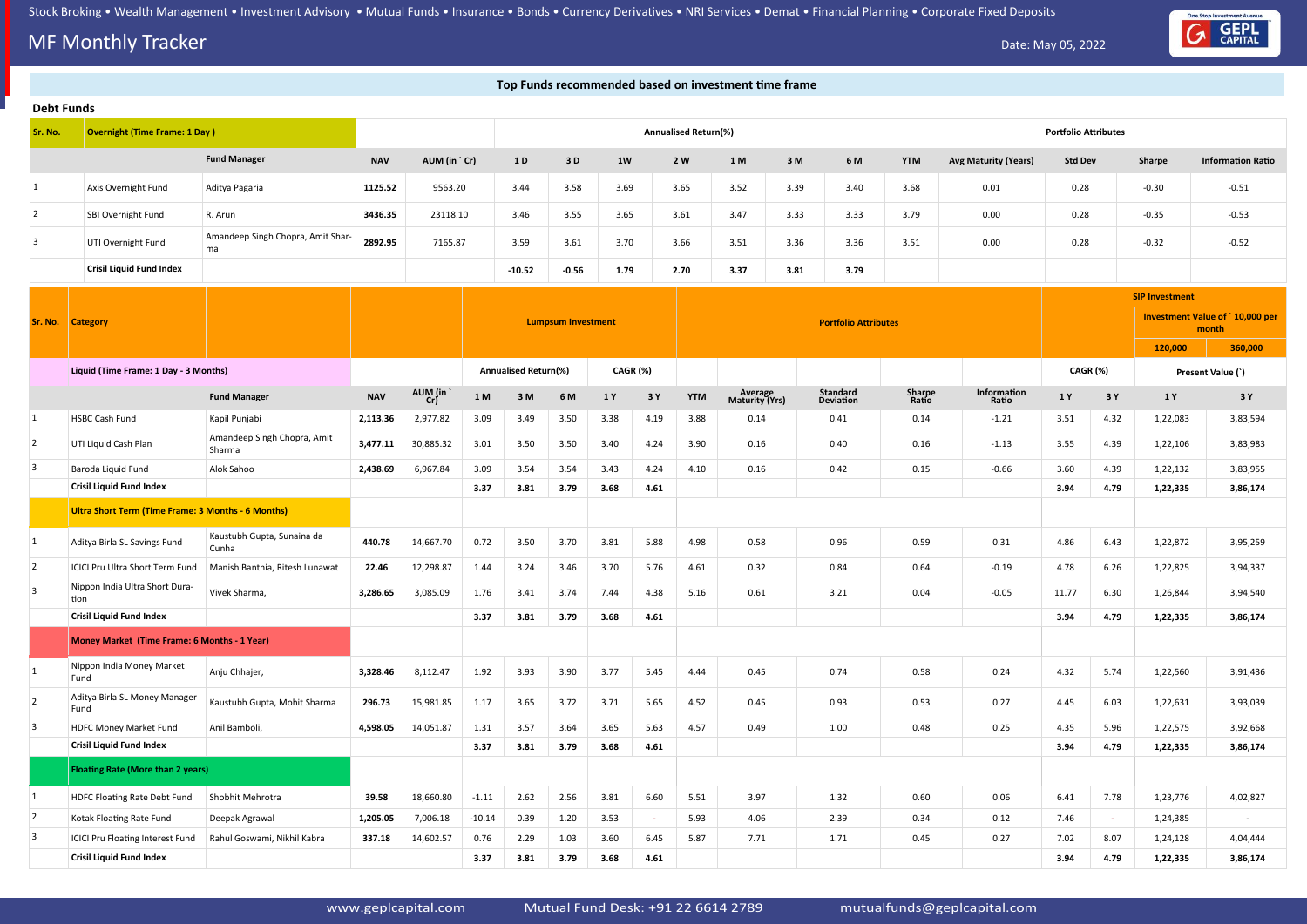## **MF Monthly Tracker** Date: May 05, 2022

### **Top Funds recommended based on investment time frame**

#### **Debt Funds**



|                         |                                                          |                              |            |           |          |                             |                           |          |        |            |                                                                         |                             |                 |                      | <b>SIP Investment</b> |      |                                          |               |
|-------------------------|----------------------------------------------------------|------------------------------|------------|-----------|----------|-----------------------------|---------------------------|----------|--------|------------|-------------------------------------------------------------------------|-----------------------------|-----------------|----------------------|-----------------------|------|------------------------------------------|---------------|
|                         | <b>Sr. No. Category</b>                                  |                              |            |           |          |                             | <b>Lumpsum Investment</b> |          |        |            |                                                                         | <b>Portfolio Attributes</b> |                 |                      |                       |      | Investment Value of `10,000 per<br>month |               |
|                         |                                                          |                              |            |           |          |                             |                           |          |        |            |                                                                         |                             |                 |                      |                       |      | 120,000                                  | 360,000       |
|                         | Low Duration (Time Frame: 6 Months - 1 Year)             |                              |            |           |          | <b>Annualised Return(%)</b> |                           | CAGR (%) |        |            |                                                                         |                             |                 |                      | CAGR (%)              |      | Present Value (`)                        |               |
|                         |                                                          | <b>Fund Manager</b>          | <b>NAV</b> | AUM (in   | $1\,$ M  | 3M                          | 6 M                       | 1 Y      | 3 Y    | <b>YTM</b> | Average<br>Maturity (Yrs)                                               | Standard<br>Deviation       | Sharpe<br>Ratio | Information<br>Ratio | 1 Y                   | 3 Y  | 1 Y                                      | 3Y            |
| $\mathbf{1}$            | <b>ICICI Pru Savings Fund</b>                            | Rahul Goswami, Rohan Maru    | 433.79     | 22,114.39 | 1.22     | 3.06                        | 2.41                      | 3.78     | 6.37   | 5.49       | 6.16                                                                    | 1.40                        | 0.52            | $-0.14$              | 5.84                  | 7.37 | 1,23,446                                 | 4,00,522      |
| $\overline{2}$          | <b>HDFC Low Duration Fund</b>                            | Anupam Joshi                 | 46.78      | 17,920.36 | $-1.44$  | 2.58                        | 2.60                      | 3.45     | 5.98   | 5.14       | 2.47                                                                    | 1.16                        | 0.53            | 0.27                 | 5.25                  | 6.84 | 1,23,102                                 | 3,97,570      |
| $\overline{\mathbf{3}}$ | Aditya Birla SL Low Duration Fund                        | Kaustubh Gupta, Mohit Sharma | 535.69     | 13,535.99 | $-0.47$  | 2.90                        | 2.99                      | 3.34     | 5.89   | 5.13       | 0.99                                                                    | 1.29                        | 0.45            | 0.24                 | 4.82                  | 6.58 | 1,22,850                                 | 3,96,136      |
|                         | <b>Crisil Liquid Fund Index</b>                          |                              |            |           | 3.37     | 3.81                        | 3.79                      | 3.68     | 4.61   |            |                                                                         |                             |                 |                      | 3.94                  | 4.79 | 1,22,335                                 | 3,86,174      |
|                         | <b>Banking &amp; PSU (Time Frame: More than 3 years)</b> |                              |            |           |          |                             |                           |          |        |            |                                                                         |                             |                 |                      |                       |      |                                          |               |
|                         | Nippon India Banking & PSU Debt<br>Fund                  | Pranay Sinha, Vivek Sharma   | 16.72      | 4,301.70  | $-10.41$ | 0.41                        | 1.25                      | 2.90     | 7.48   | 5.44       | 3.04                                                                    | 2.59                        | 0.41            | 0.15                 | 6.01                  | 8.62 | 1,23,542                                 | 4,07,559      |
| $\overline{2}$          | HDFC Banking and PSU Debt Fund                           | Anil Bamboli,                | 18.50      | 6,563.98  | $-9.48$  | 1.07                        | 1.14                      | 2.90     | 7.15   | 5.43       | 3.07                                                                    | 2.41                        | 0.41            | 0.12                 | 5.83                  | 8.36 | 1,23,437                                 | 4,06,096      |
| $\overline{3}$          | Kotak Banking and PSU Debt Fund                          | Deepak Agrawal,              | 52.29      | 7,844.69  | $-12.04$ | $-0.13$                     | 0.64                      | 3.22     | 7.33   | 5.63       | 4.12                                                                    | 2.51                        | 0.43            | 0.16                 | 5.82                  | 8.40 | 1,23,433                                 | 4,06,279      |
|                         | <b>Crisil Short Term Bond Fund Index</b>                 |                              |            |           | $-13.38$ | 0.16                        | 1.32                      | 3.08     | 7.09   |            |                                                                         |                             |                 |                      | 6.86                  | 8.53 | 1,24,037                                 | 4,07,056      |
|                         | <b>ETFs/FOFs (Time Frame: 2 years plus)</b>              |                              |            |           |          |                             |                           |          |        |            |                                                                         |                             |                 |                      |                       |      |                                          |               |
| $\vert$ 1               | BHARAT Bond FOF - April 2023                             | Dhawal Dalal, Gautam Kaul    | 1,167.63   | 4,449.20  | 0.51     | 2.38                        | 2.98                      | 3.66     | $\sim$ | 4.95       | 0.99                                                                    | 2.80                        | 0.31            | 0.10                 | 6.67                  |      | 123,927                                  |               |
| $\overline{2}$          | BHARAT Bond FOF - April 2025                             | Dhawal Dalal, Gautam Kaul    | 1,063.86   | 10,078.90 | $-22.67$ | $-2.18$                     | 0.04                      | 2.82     | $\sim$ | 5.76       | 2.90                                                                    | 2.55                        | 0.07            | 0.32                 | 8.20                  |      | 124,808                                  |               |
| $\overline{\mathbf{3}}$ | Nippon India ETF Nifty SDL - 2026<br>Maturity            | Vivek Sharma, Siddharth Deb  | 105.49     | 5,499.54  | $-27.60$ | $-3.76$                     | $-0.88$                   | 3.22     |        | 6.13       | 3.74                                                                    | 2.10                        | 0.11            | 0.93                 | 2.43                  |      | 121,445                                  |               |
|                         | Returns Updated as on 04th May, 2022                     |                              |            |           |          |                             |                           |          |        |            | Note: Ratios mentioned above are calculated for last 3 year time period |                             |                 |                      |                       |      |                                          | Source: ACEMF |